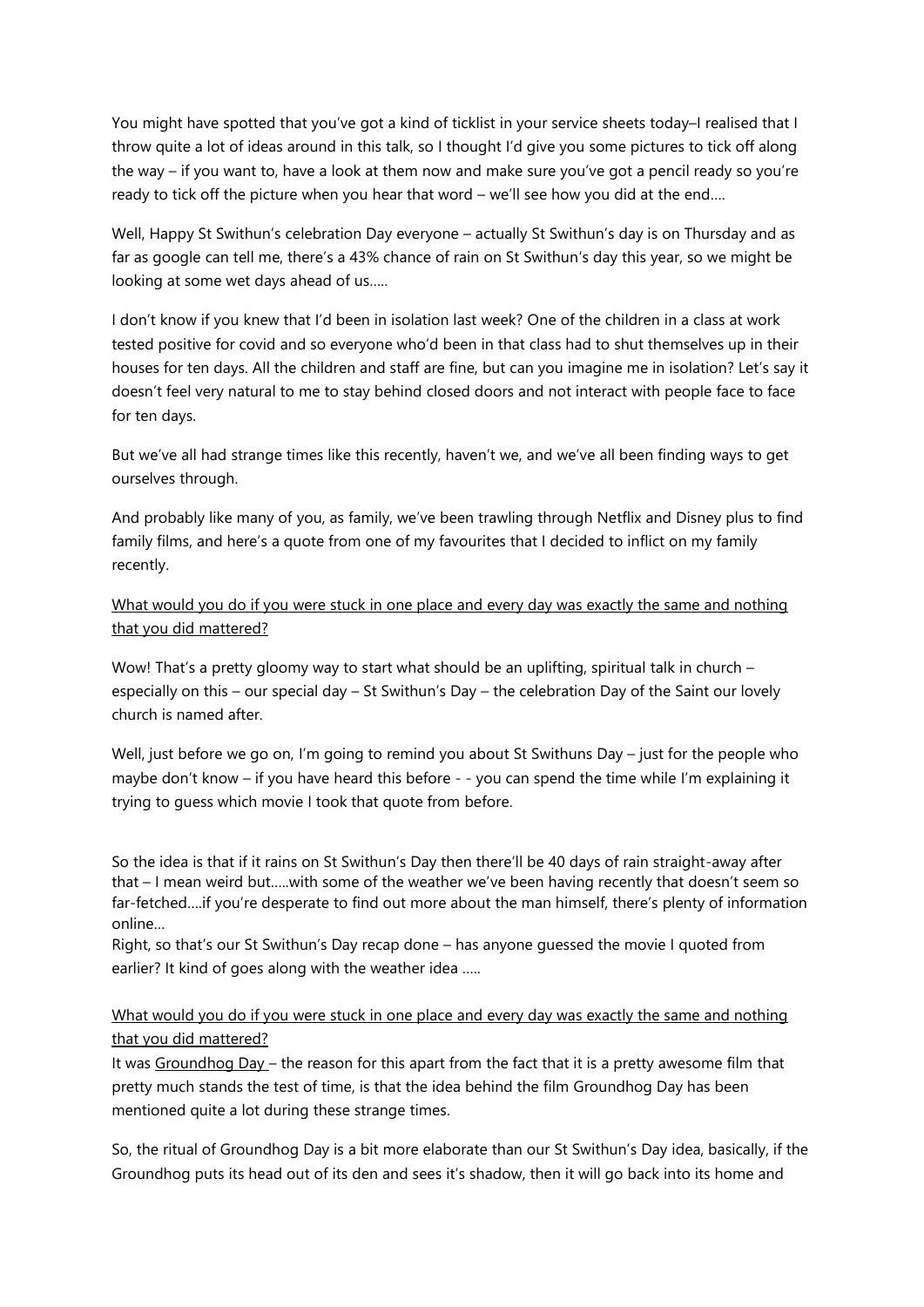that will be the start of Spring. If it doesn't see its shadow then there'll be six more weeks of Winter …. So similar to our St Swithuns Day idea then – but a bit more elaborate.

But in the film, the main character – a weather man called Phil Conners played by Bill Murray - doesn't just get stuck in 6 weeks of Winter, he has to relive **exactly the same day** over and over and over again. Just him – stuck in the same day with exactly the same events going on around him.

So the alarm clock goes off, he wakes up and he's in the same day as he was yesterday – everybody's doing the same things except him. He gets to the end of that day, he goes to bed, alarm clock goes off, he wakes up and he's in the same day as he was yesterday, - everybody's doing the same things except him and he gets to the end of that day, he goes to bed wakes up….and well, you get the picture….

And that's why people started mentioning the film – as we went into our second year of lockdown, and the days stretched before us in what seemed to be an endless unchanging way, people started to talk about Groundhog Day – they felt that just like Phil Conners in that film. It seemed like each day they were living was pretty much the same day over and over and over.

So what's special about this film – and what can it teach us as a church community?

On the surface of it, and certainly at the beginning of the film there seems to be very little we can learn from it. You see, Bill Murray's character. Phil Conners, starts out as kind of an awful person. And as he lives the same day in the same place over and over and over again, he realises he can do anything and there will be no consequences… he goes and deliberately smashes up cars, robs a bank and eats the highest fat hugest breakfast he possibly can, knowing that whatever he does, he won't have to suffer for it because he'll wake up the next morning and get to live the same day, no matter what he does.

Well, what about us during these times of corona virus?

I mean, we didn't go to the extremes of Phil Conners in GroundHog day, - well, I don't think any of us committed bank robbery or had any car chases during lockdown, but just like him, at the beginning of the crisis, we focussed on ourselves – and how this strange new situation was affecting us personally - Do I have enough toilet paper and hand-sanitiser? - How many bottles of wine/ teabags/ bags of self-raising flour should I get to see me through to next Tuesday......? It is so easy to jump to selfpreservation in circumstances that seem out of our control.

So, let's take a look at today's reading and see how what we learn in this passage from John links to all of this.

Well, in today's reading, Jesus says, *' If you keep my commands, you will remain in my love, just as I have kept my Father's commands and remain in his love. I have told you this so that my joy may be in you and that your joy may be complete. My command is this: Love each other as I have loved you.'*

There is a whole lot of love in this reading – in fact, who can do a really quick count to see how many times the words love and loved comes up in the reading? I counted 9.

And what would you say the big command is in the reading?